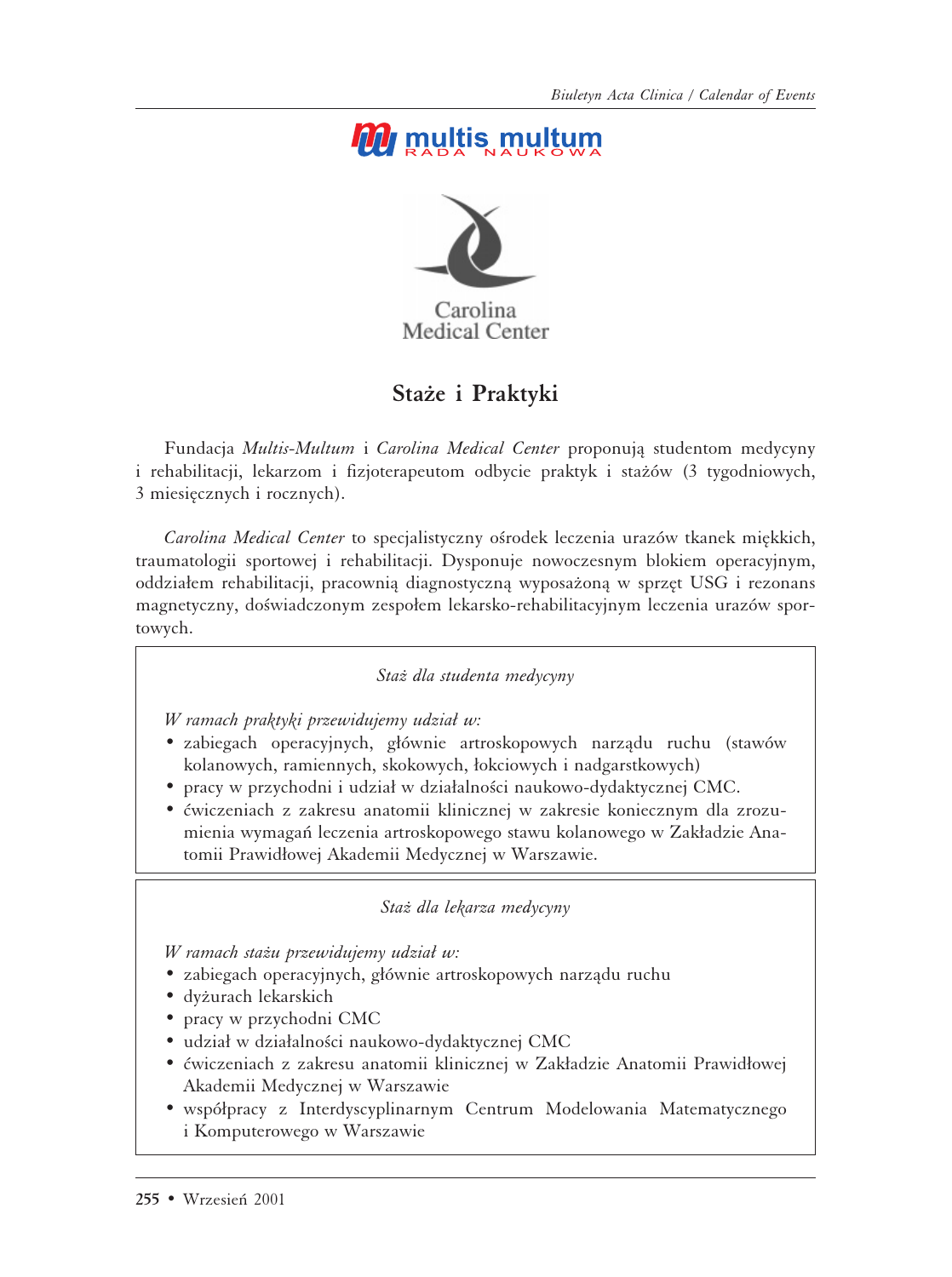#### Staż dla studenta rehabilitacji

*W ramach stażu przewidujemy udział w:* 

- leczeniu rehabilitacyjnym
- możliwość obserwacji zabiegów operacyjnych
- działalności naukowo-dydaktycznej CMC.
- badaniach biomechanicznych w zależności od zainteresowań, preferencji i możliwości kandydata.

#### Staż dla fizjoterapeuty

*W ramach stażu przewidujemy udział w:* 

- leczeniu rehabilitacyjnym
- możliwość obserwacji zabiegów operacyjnych
- działalności naukowo-dydaktycznej CMC
- badaniach biomechanicznych w zależności od zainteresowań, preferencji i możliwości kandydata

Zainteresowanych prosimy o przesłanie zgłoszenia, zawierającego krótki życiorys, list motywacyjny i kserokopiæ dyplomu lub indeksu pod adresem:

**Fundacja** *Multis Multum***, ul. Modzelewskiego 27, 02 – 679 Warszawa**.

Podanie powinno zawierać oświadczenie: "Zgadzam się na przechowywanie i przetwarzanie moich danych przez Fundacjæ *Multis Multum* dla celów naukowo-dydaktycznych" i czytelny podpis.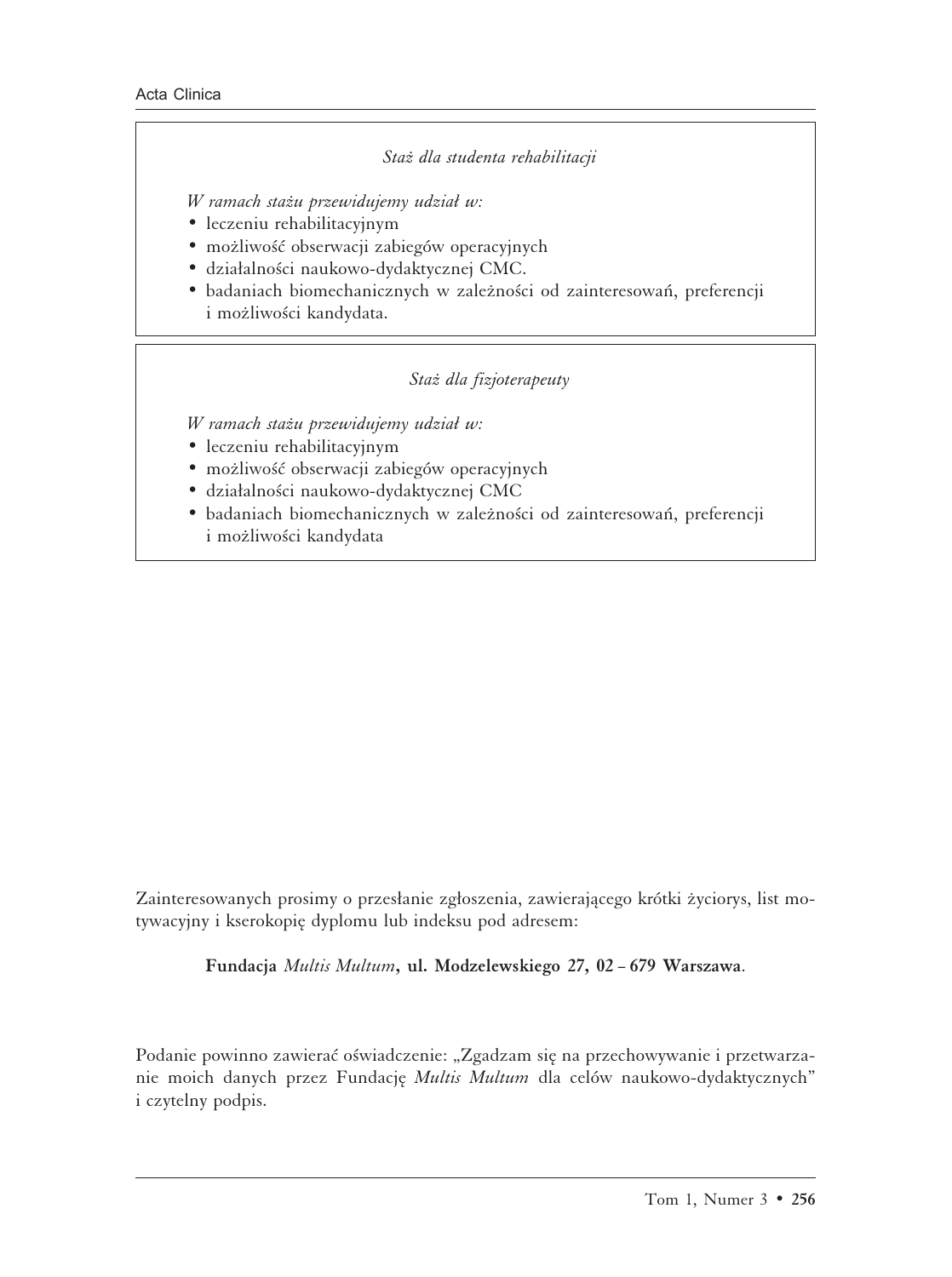# *M* multis multum



### **Medical Center**

#### **Internship and Practical Placement Opportunities**

*Multis-Multum* Foundation and *Carolina Medical Center* announce internship and practical placement opportunities for students of medicine and rehabilitation, physicians and physiotherapists. The internship periods vary from 3 weeks, to 3 months and one year.

*Carolina Medical Center* specializes in treatment of soft tissue traumas, sports traumatology, and rehabilitation. It possesses a modern operating theater, rehabilitation ward, diagnostic laboratory equipped with USG and magnetic resonance facilities, as well as a experienced team of physicians and rehabilitation specialists treating sports injuries.

*Internship for a medical student*

*The internship will include:*

• participation in operations, mainly arthroscopic operations of mobility organs (knees, shoulder joints, ankle joints, elbow joints and wrists),

• work in the Outpatient Clinic and participation in research and didactic activities of CMC,

• training in Clinical Anatomy within the scope that is necessary to understand the requirements of arthroscopic treatment of knee joints in the Department of Normal Anatomy of the Warsaw School of Medicine.

*Internship for a physician*

*The internship will include:*

- participation in operations, mainly arthroscopic operations of mobility organs,
- taking duties,
- work in the CMC outpatient clinic,
- participation in research and didactic activities of CMC,

• training in Clinical Anatomy in the Department of Normal Anatomy of the Warsaw School of Medicine,

• co-operation with the Interdisciplinary Center for Mathematical and Computer Modeling in Warsaw.